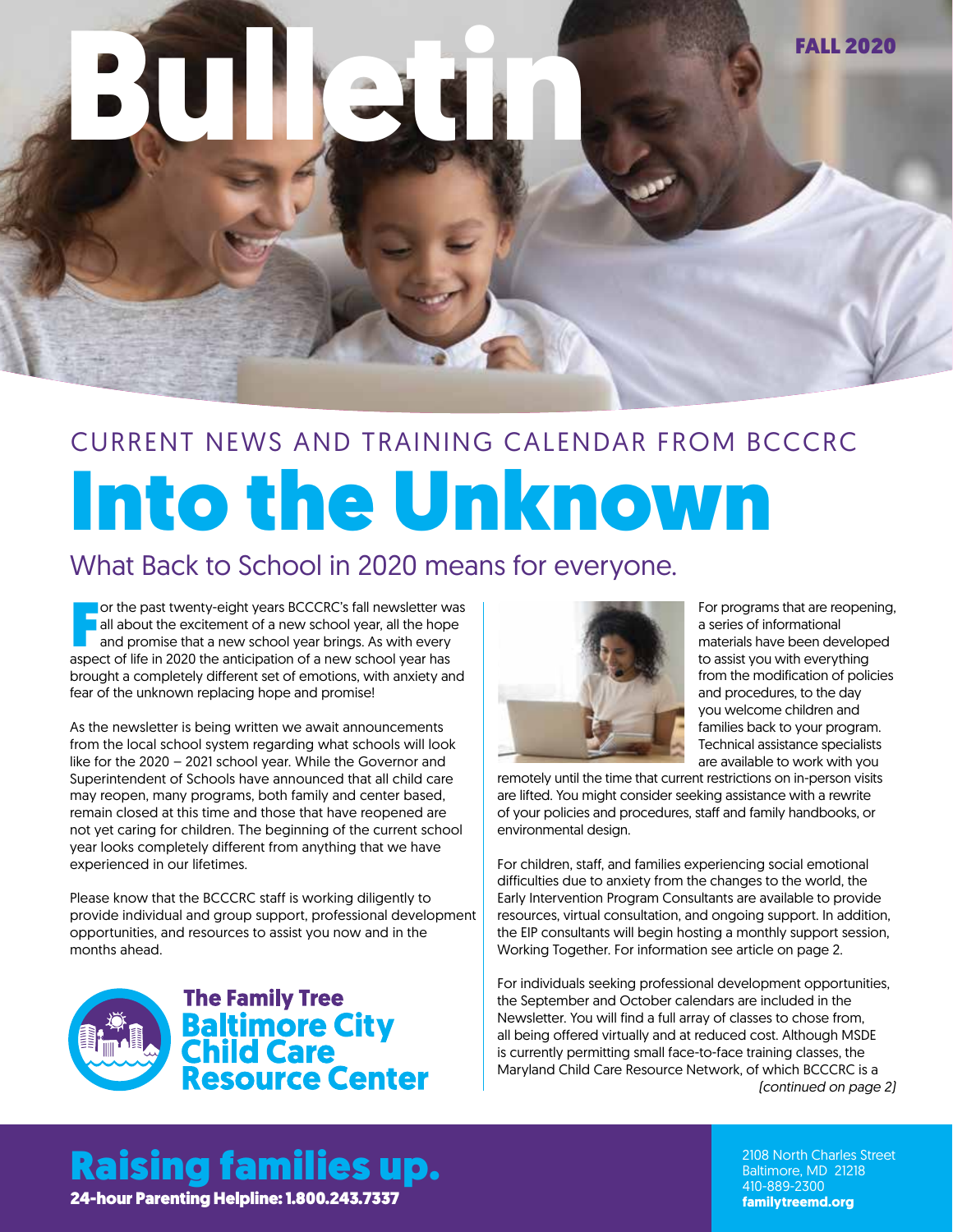FALL 2020

# The Unknown

#### *(continued from page 1)*

**Bulletin**

member, continues to believe that safety is paramount at this time so all classes will remain in the virtual format at least through October and possibly through 2020.

For programs working on Maryland EXCELS or towards accreditation, the BCCCRC Technical Assistance staff is available to assist you with program improvement goals, document preparation, and support. For those individuals who are applying for the Maryland Child Care Credential for the first time, or those who are in need of PAUs, the staff is available to assist you!

Things may look very different this September but please know that the BCCCRC staff will continue to provide the services that you need in order to meet the challenges, stay safe, and provide the best programing for young children in the state!

## Infant Toddler Teachers Earn PAUs!

If you are an infant toddler teacher in a Baltimore City child care center here is an opportunity designed just for you!

Beginning in August a monthly Infant Toddler Teacher Group Meeting will be held to discuss issues, share ideas, and support one another who work with the "babies" in a child care setting.

Naturally, the meetings will be "virtual" and teachers who participate can earn 1 PAU for your Maryland Child Care Credential with each meeting attended.

#### **Sessions will be held from 6:30pm to 7:30pm on the following dates with topics identified as:**

- August 18, 2020: Viewing Trauma Through Infant & Toddler Eyes
- September 22, 2020: Designing Outdoor Classrooms for Infants & Toddlers
- October 15, 2020: Transitions for Infants & Toddlers

To join in on a meeting, go to Zoom and enter the following: **Meeting ID:** 829 2698 7912 **Passcode:** 262021

*If you would like more information contact Sue Penix, spenix@familytreemd.org.*

### Coming in January 2021!! ZERO TO THREE's Critical Competencies

#### Training for Infants and Toddlers

The Critical Competencies Online Course is composed of 13 modules, in the areas of Social and Emotional Development, Cognitive Development and Language and Literacy Development. All courses use observation, modeling of best practice, critical thinking, and reflection on one's own practice to facilitate and support knowledge and skill building.

The modules are designed for educators who work in either home-based or center-based group settings with children under three years of age.

The modules will be offered in a virtual format and will begin in January 2021.

Added bonus! If you are credentialed at a level 2 or higher you will be able to apply your training voucher funds to offset the cost of the training.

**Want more information?** Please contact Jennifer Lentz at jlentz@familytreemd.org

# Need Assistance?

### Join the Early Intervention Project "Working Together" Support Group

The EIP team invites you to join a support system created for child care providers to share practical and creative ideas related to caring for children. Zoom groups will be held on the 4th Thursday of each month between 7 pm and 8 pm. If you would like to suggest a topic or have a specific question, feel free to send an email in advance to Suzanne at sfunk@familytreemd.org or Tova at thoicowitz@familytreemd.org. You will also be welcome to just share during the group.

The group sessions will begin in late August and will be hosted on the Zoom Meeting platform. The meeting login and ID will remain the same for all sessions.

#### **The first three Working Together meetings will be held as follows: Dates & Topics**

August 27, 2020: What behaviors may occur as children return to child care programs.

September 24, 2020: How can I manage these challenging behaviors October 22, 2020: Ask an Expert: Dr. Barbara Love will join us to answer questions about assessments, diagnoses, IEPs, advocating for children and more.

#### **All sessions will be held from 7:pm to 8:pm using the Zoom login information below:**

https://us02web.zoom.us/j/86986816989 **Meeting ID:** 86986816989



Like us on Facebook (F)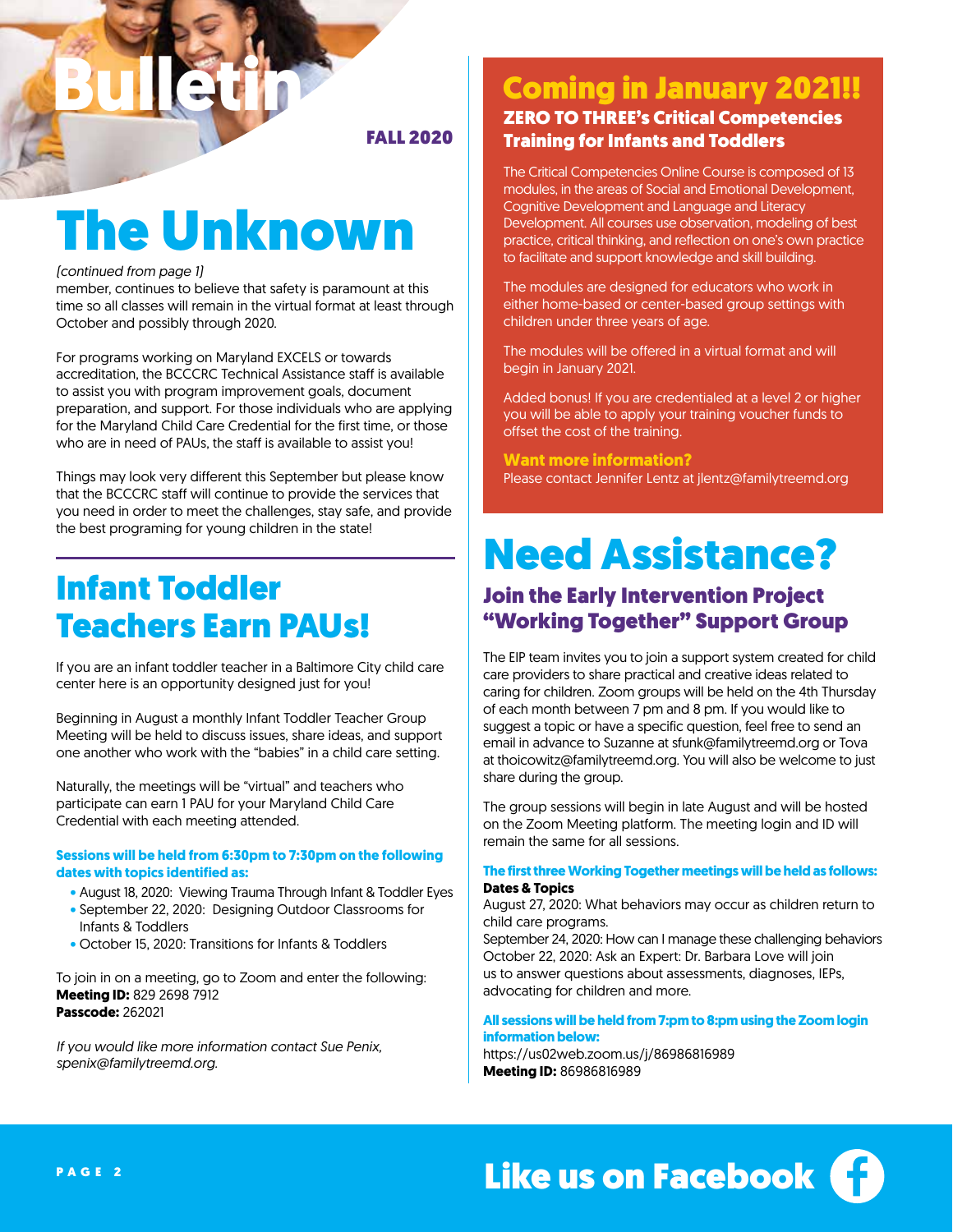## Maryland Child Care Resource Network Complaint Policy

Every member agency of the Maryland Child Care Resource Network strives to provide high quality service to the child care programs and families in their jurisdiction and throughout Maryland. It is our mission to ensure that every interaction with staff at the Child Care Resource Centers is positive and professional.

If you have concerns about an incident or some aspect of service at a Child Care Resource Center, please contact the director/manager directly. Contact information for these individuals can be found here (https://marylandfamilynetwork. org/for-providers/find- your-child-care-resource-center).

If you are not satisfied with the way your concern is handled by the director/manager at the Child Care Resource Center, please contact Maryland Family Network at 410-659- 7701 or at MCCRNinfo@ marylandfamilynetwork.org. As the Statewide Coordinating Entity of the Maryland Child Care Resource Network, MFN will investigate the complaint or concern regarding services and take appropriate action.



### Important Telephone Numbers and Contacts

#### **Baltimore City Child Care Resource Center**

Main Number..........................................................410-889-2300 LOCATE: Child Care (toll free)............................1-877-261-0060 FAX………………………………………………................410-685-2100

 $\circ$ 

#### **Other Agencies**

| Office of Child Care - Region II410-554-8300          |  |
|-------------------------------------------------------|--|
| MD State Department of Education410-767-0100          |  |
| Office of Child Care: Credential Branch1-866-243-8796 |  |
| CCS Provider Helpline [toll free]1-866-243-8796       |  |
|                                                       |  |
|                                                       |  |
|                                                       |  |
|                                                       |  |
| Maryland State Child Care Association [MSCCA]         |  |
| Christina Peusch, Executive Director410-820-9196      |  |
| <b>MSCCA, Baltimore City Chapter</b>                  |  |
|                                                       |  |
| <b>Baltimore Child Care Coalition</b>                 |  |
| Emailbaltimorechildcarecoalition@gmail.com            |  |
|                                                       |  |
| 24-hour Parenting Helpline:1-800-243-7337             |  |

# Locate **Complaint Policy**

Inrough the LOCATE service, parents share feedback with the<br>LOCATE staff on the programs in the files: licensed child care<br>centers, registered family child care providers and accredited<br>preschools and camps. While this fee LOCATE staff on the programs in the files: licensed child care centers, registered family child care providers and accredited preschools and camps. While this feedback is at times positive, it sometimes concerns complaints parents have about child caregivers. Of course, LOCATE and the Maryland Child Care Resource Network want to use this information in a way that is fair to providers and parents, while protecting children, as well.

Therefore, the LOCATE Complaint Policy was developed and has been in effect since its approval by the Maryland Committee for Children Board in November, 1983. According to this policy, all complaints made to LOCATE about child care providers/facilities are recorded. The type of complaint is then determined:

**Less Serious Complaint — No Violation:** complaints which do not involve violations of child care regulations; complaints about situations which do not pose a threat to the safety, health or welfare of a child.

**Less Serious Complaint Involving Violation:** complaints of any violation of Office of Child Care (OCC), Maryland State Department of Education (MSDE) regulations, and/or the Health Department which do not pose a threat to the health, safety or welfare of a child.

**Serious Complaint:** any threat to the immediate health, safety, or welfare of a child. When a parent calls LOCATE with a complaint, the referral specialist advises him/her to register the complaint directly with the appropriate regulatory agency and/or Protective Services. Names and telephone numbers of the person with whom the parent should speak are provided.

When a Serious Complaint is received concerning one of the providers of facilities in the LOCATE system, no referrals are made by the referral specialists to that provider/facility. The LOCATE Director also communicates with the appropriate regulatory agency personnel about the complaint, and maintains the "hold" on the provider/facility until the agency's disposition of the complaint is known. Should the investigation result in no action, the "hold" status is removed from that provider's/facility's records. Should the license or registration be revoked, the record is removed from the LOCATE files. Providers are advised of LOCATE's actions in writing.

A provider may appeal the LOCATE Director's decision to cease referrals. Appeals are first addressed to the LOCATE Advisory Committee. Final appeals may be made to the board of the Maryland Family Network.

It is the position of LOCATE and MFN that the Complaint Policy is both fair and workable. Safeguards and due process are afforded to the care givers in the files, and parents' and children's rights to safety are addressed, as well. Any questions on this policy should be addressed to FloJean Speck, Director, LOCATE: Child Care at 410-659-7701.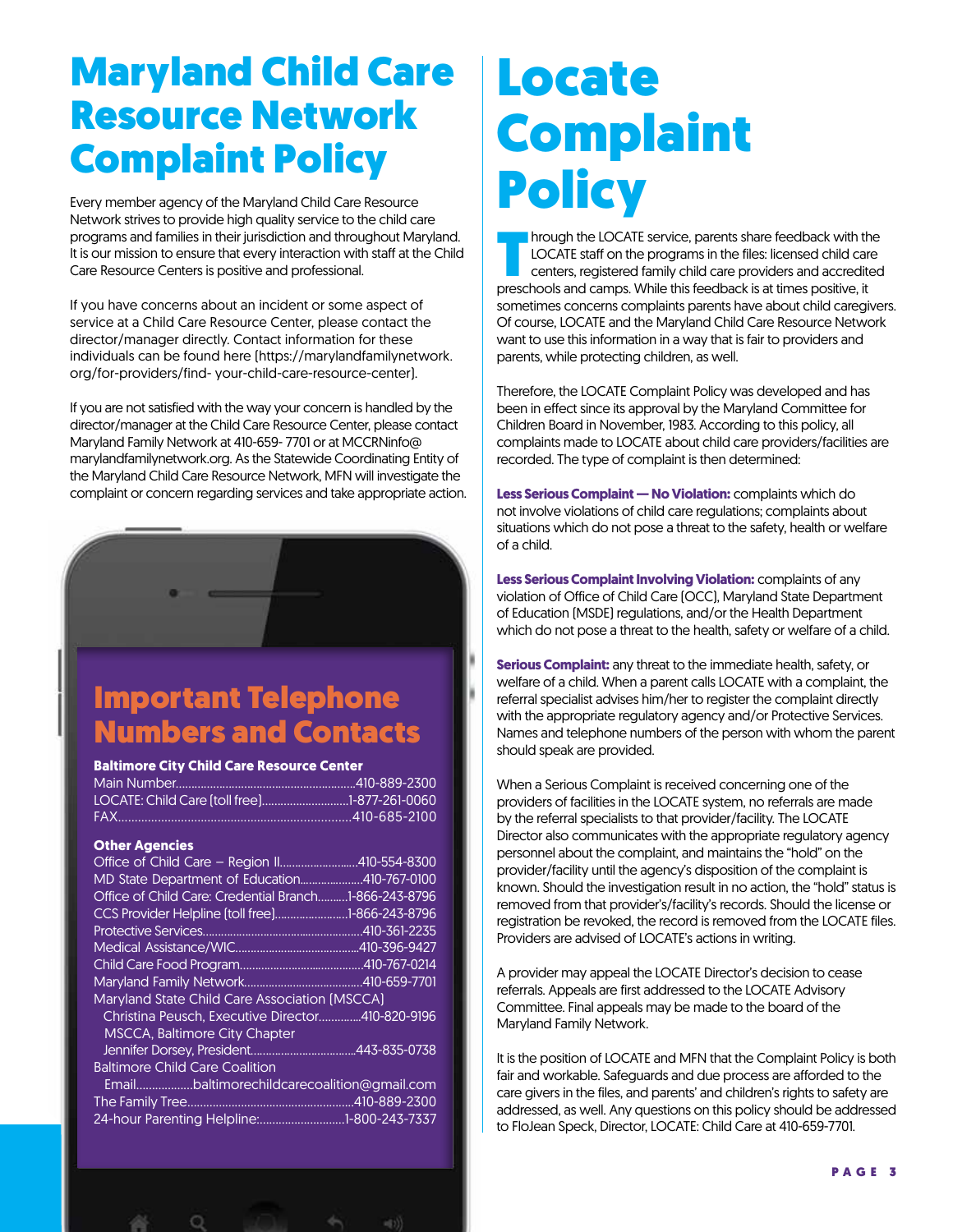# September 2020 WORKSHOP TRAINING SESSIONS

| <b>SUNDAY</b> | <b>MONDAY</b>  | <b>TUESDAY</b>                                                          | <b>WEDNESDAY</b>                                                         | <b>THURSDAY</b>                                                                                                                                                     | <b>FRIDAY</b>  | <b>SATURDAY</b>                                                                           |
|---------------|----------------|-------------------------------------------------------------------------|--------------------------------------------------------------------------|---------------------------------------------------------------------------------------------------------------------------------------------------------------------|----------------|-------------------------------------------------------------------------------------------|
|               |                |                                                                         | $\overline{2}$                                                           | $\overline{3}$                                                                                                                                                      | $\overline{4}$ | 5                                                                                         |
| 6             | $\overline{7}$ | 8                                                                       | 9<br>The Benefits<br>of Play                                             | 10<br><b>Basic Health</b><br>and Safety                                                                                                                             | 11             | 12<br>More Than<br>Twinkle/Twinkle:<br><b>Using Music</b><br>with Infants<br>and Toddlers |
| 13            | 14             | 15<br><b>FCC Pre-service:</b><br>Child<br>Development<br>Pt. 1          | 16<br><b>Teaching Parents</b><br><b>About School</b><br><b>Readiness</b> | 17 But It's<br>Mine: Redirecting<br><b>Toddlers (Developing</b><br><b>Social Emotional</b><br>Competence)<br><b>FCC</b><br>Pre-service: Child<br>Development, Pt. 2 | 18             | 19<br>You Can Do This!<br>Accomodating<br>All Children in<br>Your Program                 |
| 20            | 21             | 22<br><b>FCC Pre-service</b><br>Curriculum, Pt. 1                       | 23<br><b>Discover STEM</b>                                               | 24<br>What<br>to Do? Ethics in<br><b>Early Childhood</b><br>Education<br><b>FCC</b><br>Pre-service<br>Curriculum, Pt. 2                                             | 25             | 26<br>Nutrition and<br>Wellness in<br><b>Child Care</b>                                   |
| 27            | 28             | 29<br><b>FCC Pre-service</b><br>Health, Safety,<br>and Nutrition, Pt. 1 | 30                                                                       |                                                                                                                                                                     |                |                                                                                           |

#### To register online, go to www.bcccrc.org.



### ALL CLASSES WILL BE HELD VIRTUALLY

# Raising families up.

24-hour Parenting Helpline: 1.800.243.7337

2108 North Charles Street Baltimore, MD 21218 410-889-2300 **familytreemd.org**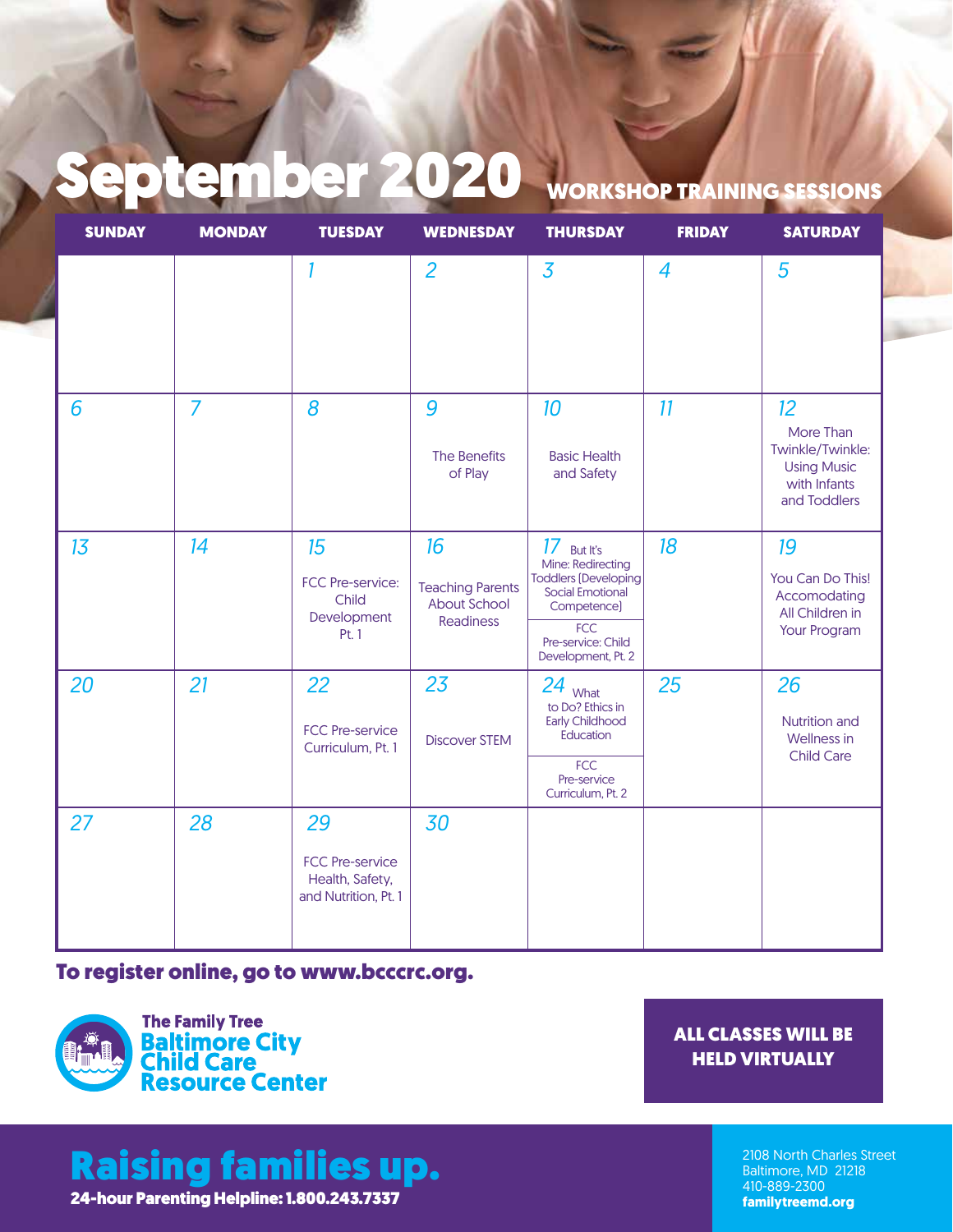## **Training Descriptions** September 2020

#### The Benefits of Play

We know that children learn through play. In this workshop, participants will enhance their knowledge of the purpose of play by looking at the latest research. If you want to learn more or rediscover the purpose behind the learning activities we plan for the children, come and join us.

*Topic:* Child Development *Date:* September 9 *Time:* 6:00 p.m. — 8:00 p.m. *Fee:* \$15; Must pre-register

#### Basic Health and Safety

This class fulfills the MSDE requirement for basic health and safety training.

*Topic:* Health, Safety, & Nutrition *Date:* September 10 *Time:* 6:00 p.m. — 9:00 p.m. *Fee:* \$15; Must pre-register

#### More Than Twinkle, Twinkle: Using Music with Infants and Toddlers

Music and movement is a fun way to help infants and toddlers increase vocabulary, and build muscle tone and social connections. This workshop explores the many ways in which music and movement for infants and toddlers can be incorporated into classroom as well as individualizing music and movement to meet the needs of individual children in your program.

*Topic:* Curriculum *Date:* September 12 *Time:* 9:00 a.m. — 12:00 p.m. *Fee:* \$15; Must pre-register

#### Family Child Care Pre-service Module 1 — Child Development

This workshop will cover basic child development concepts including: stages of child growth and development; an overview of leading child development theorists; and an overview of learning differences.

*Topic:* Child Development *Date:* Tuesday, September 15

- & Thursday, September 17 *Time:* 10:00 a.m. — 12:00 p.m.
- *Fee:* \$20; Must pre-register

#### Teaching Parents About School Readiness

This training will teach techniques to actively create meaningful family engagement in the school readiness process. The information will allow early care professionals to help families be more familiar with all areas of school readiness including self-help skills, gross motor skills, language and speech skills, thinking skills, as well as social/emotional skills.

*Topic:* Community *Date:* September 16 *Time:* 6:00 p.m. — 8:00 p.m. *Fee:* \$15; Must pre-register

#### But It's Mine: Redirecting Toddlers (Developing Social Emotional Competencies)

Caregivers intentionally teaching social emotional skills throughout the daily routines, produces many positive outcomes for children. This workshop will present a definition of social emotional skills and presents benefits of promoting social emotional skills. Participants will be introduced to teaching strategies and engage in a "teaching laboratory" to develop tools to use and an action plan for how they will use their tools and strategies.

*Topic:* 1.5 hours Child Development; 1.5 hours Curriculum *Date:* September 17 *Time:* 6:00 p.m. — 9:00 p.m. *Fee:* \$15; Must pre-register

#### You Can Do This! Accommodating All Children in Your Program

This workshop session provides an overview of the characteristics of inclusive child care and ways caregivers can support different needs for different children. Participants will discuss and develop ideas for identifying program modifications and accommodations for children who have special needs or disabilities.

*Topic:* Special Needs *Date:* September 19 *Time:* 9:00 a.m. — 12:00 p.m. *Fee:* \$15; Must pre-register

#### Family Child Care Pre-service Module 2 — Curriculum

Through this workshop participants will develop a better understanding of the components of a family child care curriculum; how to create a developmentally appropriate curriculum for family child care; and how to plan and design the family child care environment.

|  | Topic: Curriculum                |
|--|----------------------------------|
|  | Date: Tuesday, September 22      |
|  | & Thursday, September 24         |
|  | Time: $10:00$ a.m. $-12:00$ p.m. |
|  | Fee: \$20; Must pre-register     |

#### Discover STEM!

STEM focuses on student's engagement and skills from the earliest grades in science, math and technology to help foster interest for their later school years and careers. The ultimate goal is to grow the proficiency level of students in sciences and mathematics. This workshop introduces participants to STEM and its importance as well as relevance in early childhood programs.

*Topic:* Curriculum *Date:* September 23 *Time:* 6:00 p.m. — 8:00 p.m. *Fee:* \$15; Must pre-register

#### What to Do? Ethics and the Early Childhood Educator

As an early childhood educator, your actions and words impact children, their families, your colleagues, the community, and society. A knowledge of ethics and the NAEYC Code of Ethical Conduct provides the guidance all early childhood educators need to be caring and competent professionals.

Topic: Professionalism Date: September 24 Time: 6:00 p.m. — 9:00 p.m.

Fee: \$15; Must pre-register

#### Nutrition and Wellness in Child Care

In this workshop participants will learn about: How to help children develop healthy eating habits, food safety for child care providers, recognizing food allergies and food intolerances, activities to get children moving and developing policies and procedures that support healthy eating and movement activities.

*Topic:* Health, Safety, & Nutrition *Date:* September 26 *Time:* 9:00 a.m. — 12:00 p.m. *Fee:* \$15; must pre-register

#### Family Child Care Pre-service Module 3 — Health, Safety and Nutrition

This workshop will focus on the components of emergency preparedness, menu planning, and on health and safety concerns when caring for young children.

*Topic:* Health, Safety, & Nutrition *Date:* Tuesday, September 29 & Thursday, October 1 *Time:* 10:00 a.m. — 12:00 p.m. *Fee:* \$20; Must pre-register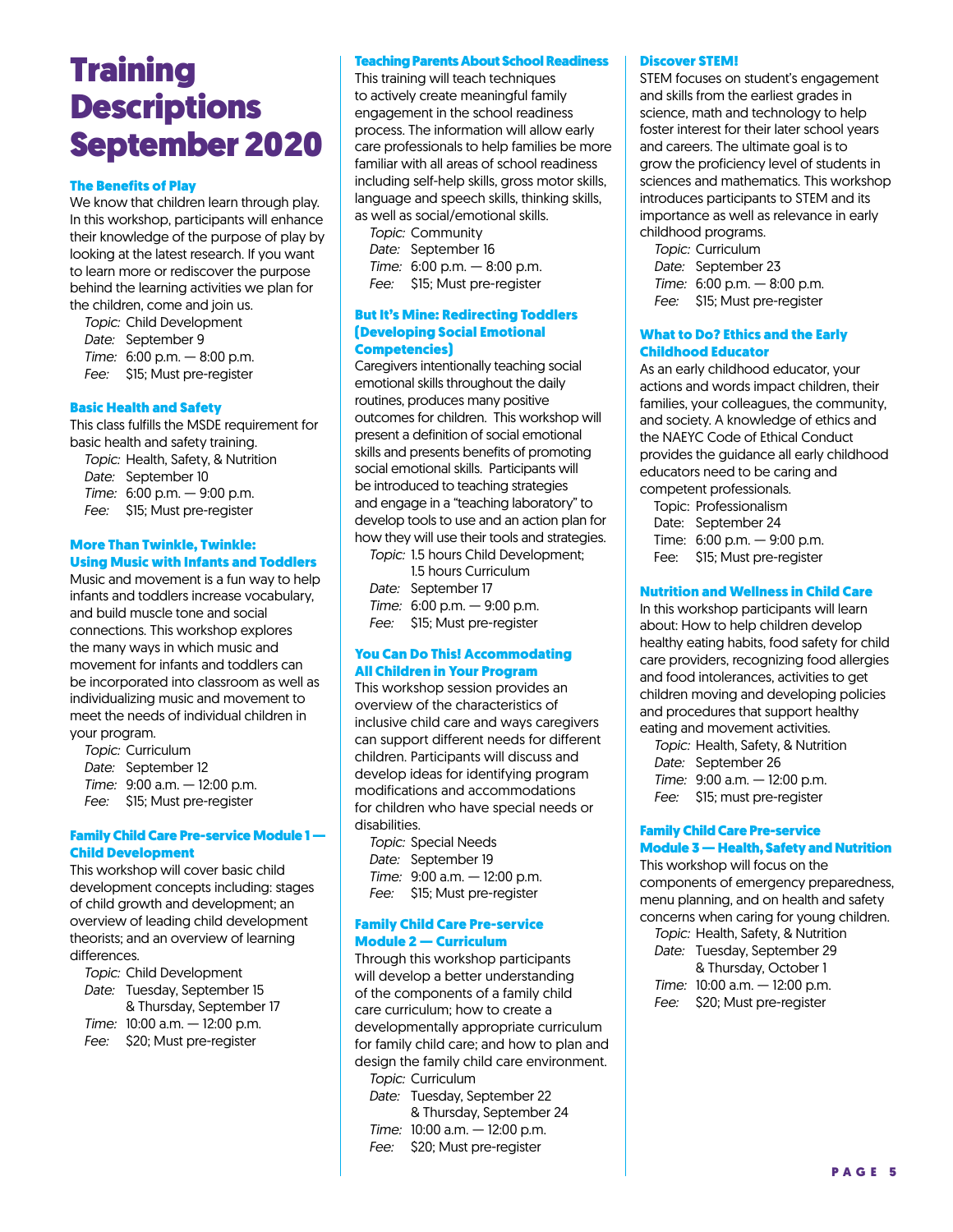# October 2020 WORKSHOP TRAINING SESSIONS

| <b>SUNDAY</b> | <b>MONDAY</b> | <b>TUESDAY</b>                                             | <b>WEDNESDAY</b>                                                                                    | <b>THURSDAY</b>                                                            | <b>FRIDAY</b>  | <b>SATURDAY</b>                                                      |
|---------------|---------------|------------------------------------------------------------|-----------------------------------------------------------------------------------------------------|----------------------------------------------------------------------------|----------------|----------------------------------------------------------------------|
|               |               |                                                            |                                                                                                     | 1<br><b>FCC Pre-service:</b><br>Health, Safety,<br>and Nutrition,<br>Pt. 2 | $\overline{2}$ | $\overline{3}$                                                       |
| 4             | 5             | 6<br>FCC Pre-service:<br>Special Needs,<br>Pt. 1           | 7<br><b>Including All</b><br>Children and the<br>Americans with<br><b>Disabilities Act</b><br>[ADA] | 8<br><b>FCC Pre-service:</b><br>Special Needs,<br>Pt. 2                    | 9              | 10<br><b>Bottoms Up!</b><br>Tummy Time Fun                           |
| 11            | 12            | 13<br><b>FCC Pre-service:</b><br>Professionalism,<br>Pt. 1 | 14<br>Understanding<br><b>Attention Defecit</b><br>Hyperactivity<br><b>Disorder</b>                 | 15<br><b>FCC Pre-service:</b><br>Professionalism,<br>Pt. 2                 | 16             | 17<br>Time for Referral:<br><b>Tips for Talking</b><br>with Families |
| 18            | 19            | 20<br><b>FCC Pre-service:</b><br>Community,<br>Pt. 1       | 21<br>Math and Science<br><b>Board Books</b><br>for Babies                                          | 22<br><b>FCC Pre-service:</b><br>Community,<br>Pt. 2                       | 23             | 24<br><b>Managing Stress</b><br>at Any Age                           |
| 25            | 26            | 27                                                         | 28<br><b>Treat Yourself</b>                                                                         | 29                                                                         | 30             | 31<br><b>Culturally Diverse</b><br>Classroom                         |

#### To register online, go to www.bcccrc.org.



#### ALL CLASSES WILL BE HELD VIRTUALLY

### Raising families up. 24-hour Parenting Helpline: 1.800.243.7337

2108 North Charles Street Baltimore, MD 21218 410-889-2300 **familytreemd.org**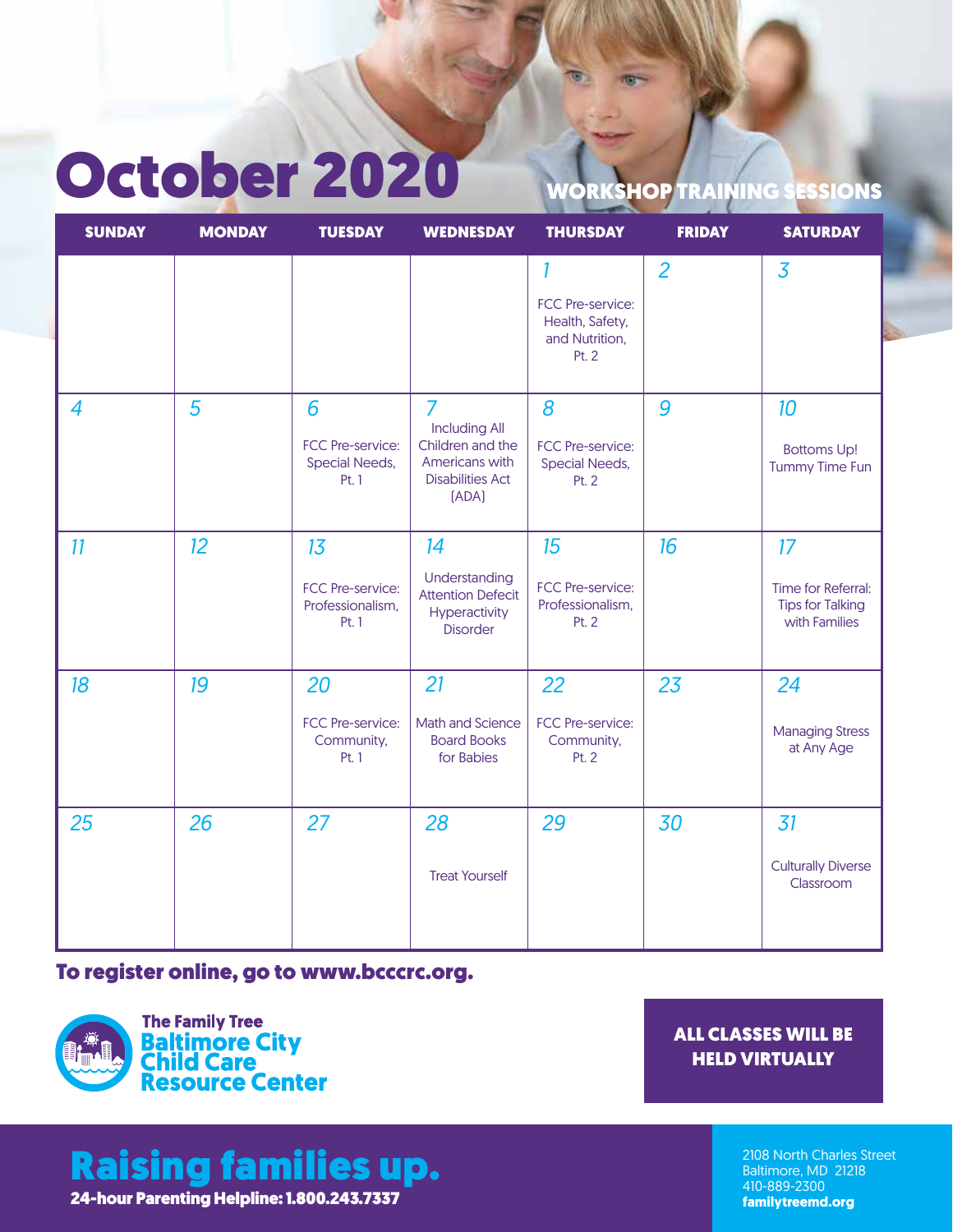## **Training Descriptions** October 2020

#### Family Child Care Pre-service Module 4 — Special Needs

This workshop will cover basic information regarding inclusive child care; the ADA requirements; and health, behavioral, and developmental issues and concerns.

*Topic:* Special Needs *Date:* Tuesday, October 6 & Thursday, October 8 *Time:* 10:00 a.m. — 12:00 p.m. *Fee:* \$20; Must pre-register

#### Including All Children and the Americans with Disabilities Act (ADA)

*This class fulfills the MSDE requirement for all child care professionals.*

*Topic:* Special Needs *Date:* October 7 *Time:* 6:00 p.m. — 9:00 p.m. *Fee:* \$15; Must pre-register

#### Bottoms Up! Tummy Time Fun

Tummy time is easy to implement in any child care setting and is critically important to supporting healthy infant development and preventing a number of infant disorders. Knowing about the importance of tummy time and how it can be implemented throughout the day, teachers can incorporate prone positioning in their classrooms and conversations with parents which in turn will help with the growth and development of infants.

*Topic:* Child Development *Date:* October 10 *Time:* 9:00 a.m. — 12:00 p.m. *Fee:* \$15; Must pre-register

#### Family Child Care Pre-service Module 5 — Professionalism

This workshop will give participants the opportunity to explore and understand the importance of specific concepts and practices that will lay the foundation for a successful program including: supervision, abuse & neglect, appropriate guidance, record keeping, marketing, contracts, policies & procedures, and developing handbooks.

*Topic:* Professionalism *Date:* Tuesday, October 13 & Thursday, October 15 *Time:* 10:00 a.m. — 12:00 p.m. *Fee:* \$20; Must pre-register

#### Understanding Attention Deficit Hyperactivity Disorder

Participants will gain an understanding of ADHD/ADD behaviors, diagnosis procedures and strategies for overcoming challenging behaviors from children with ADHD/ADD.

*Topic:* Special Needs *Date:* October 14 *Time:* 6:00 p.m. — 9:00 p.m. *Fee:* \$15, Must pre-register

#### Time for Referral: Tips for Talking with Families

You've completed the developmental screenings on the children in your carenow what? It is always best practice to discuss score results, whether or not there are concerns, with the child's parents to learn about the child's development and promote healthy behavior and development. This workshop will give providers strategies for talking with parents especially if there are concerns about a child's development and/or the need for a referral.

*Topic:* Community *Date:* October 17 *Time:* 9:00 a.m. — 11:00 a.m. *Fee:* \$15; Must pre-register

#### Family Child Care Pre-service Module 6 — Community

This workshop will focus on the importance of developing and maintaining relationships with children, families, and the larger community.

|  | Topic: Community              |
|--|-------------------------------|
|  | Date: Tuesday, October 20     |
|  | & Thursday, October 22        |
|  | Time: 10:00 a.m. - 12:00 p.m. |
|  | Fee: \$20; Must pre-register  |

#### Math and Science Board Books for Babies

Infants and toddlers are naturally curious about the world around them. They can begin to develop an understanding of premath and pre-science skills with the help of board books.

*Topic:* Curriculum *Date:* October 21

*Time:* 6:00 p.m. — 8:00 p.m.

*Fee:* \$15; Must pre-register

#### Managing Stress at Any Age

This training is designed to increase participants' knowledge of stress and how to manage its symptoms. This training introduces participants to "good" and "bad" stress as well as other types of stress such as acute stress and post traumatic stress disorder, and participants will learn initial signs and symptoms of each type of stress. The participants will also be able to examine the similarities and differences of stress in infants, toddlers, preschool children, school-aged children, adolescents and adults.

*Topic:* 2 hours Health, Safety, & Nutrition; 1 hour Professionalism

- *Date:* October 24
- *Time:* 9:00 a.m. 12:00 p.m.
- *Fee:* \$15; Must pre-register

#### Treat Yourself!

This training addresses the importance of self-care for teachers and administrators. Through self-reflective, hands-on activities and experiences, teachers will explore and increase their familiarity with best practices in self-care, including breathing techniques, using mantras, getting enough rest, and feeling gratitude. Providers and administrators will create a plan to increase the use of self-care strategies in their program.

*Topic:* 1 hour Professionalism;

 1 hour Special Needs *Date:* October 28 *Time:* 6:00 p.m. — 8:00 p.m. *Fee:* \$15; Must pre-register

#### Activities for the Culturally Diverse Classroom

This training will teach participants important implications for early childhood education and how they should develop clear objectives/goals for their instruction in order to select the best activities for children from culturally diverse backgrounds. This training will also teach participants how they can embrace the philosophy of lifelong learning regarding different cultures in order to improve their ethos in the support for diversity.

*Topic:* 1 hour Child Development; 1 hour Curriculum

*Date:* October 31 *Time:* 9:00 a.m. — 12:00 p.m. *Fee:* \$15; Must pre-register